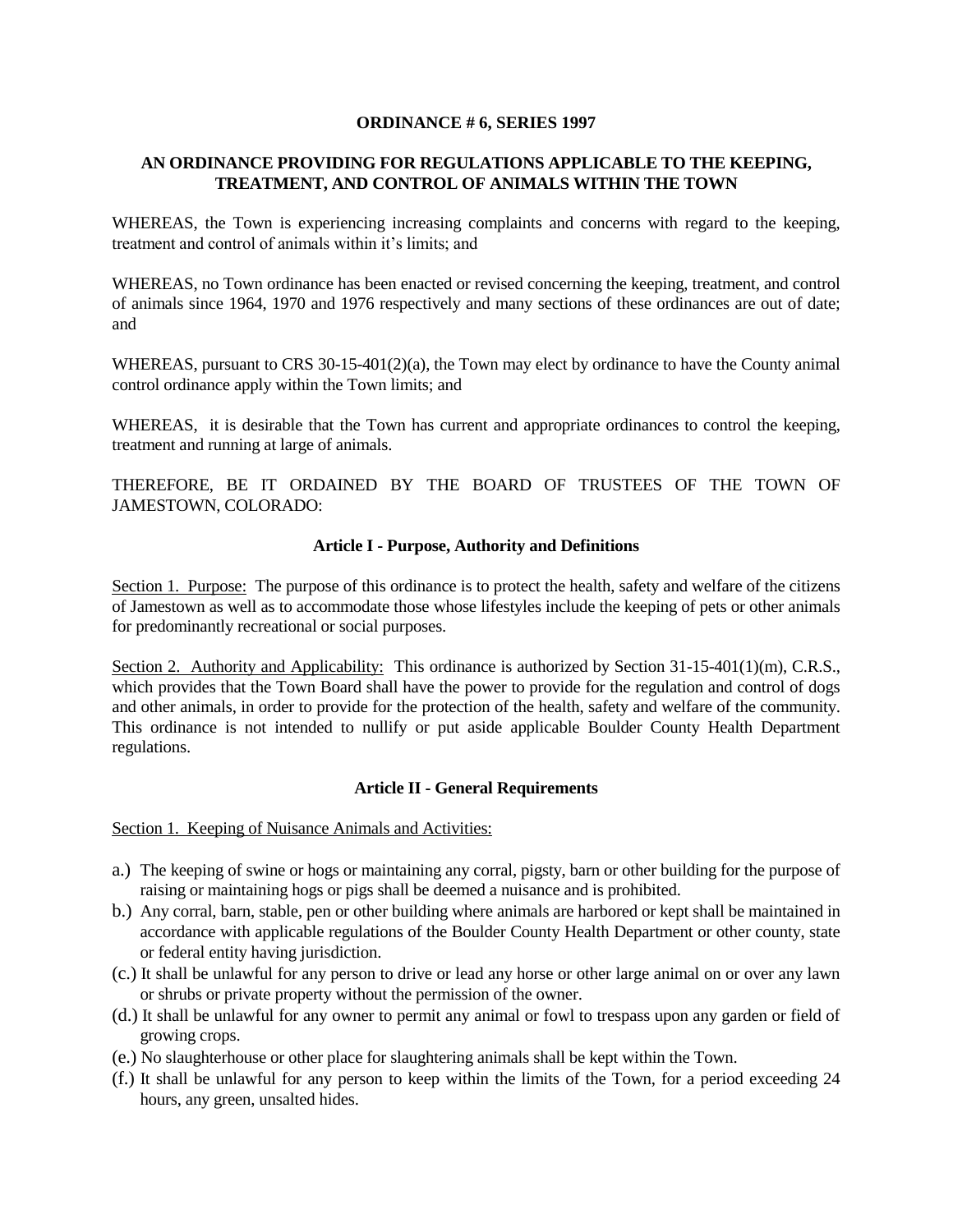(g.) When any animal shall die within the town, it shall be the duty of the owner to promptly dispose of the body through removal, or in the case of small animals, burial or other lawful and hygienic means.

#### Section 2. Cruelty to Animals;

Pursuant to Boulder County Ordinance 97-1, which pursuant to this Ordinance shall apply within the Town, it shall be unlawful for a person to knowingly or with criminal negligence to overdrive, overload, overwork, torture, torment, deprive of necessary sustenance, unnecessarily or cruelly beat, needlessly mutilate, needlessly kill, carry in or upon any vehicle in a cruel manner, or otherwise mistreat or neglect any animal or cause or procure it to be done, or having charge and custody of any animal, fail to provide it with proper food, drink or protection from the weather, or abandon it. In addition:

- (a.) It shall be unlawful for any person to shoot at, wound, kill, capture, ensnare, net, capture, or in any manner, molest any robin, lark, whippoorwill, sparrow, finch, thrush, martin, swallow or any songbird or insectivorous bird.
- (b.) The capture, keeping or taming of any wild animal shall be prohibited. Except that the capture, and removal of nuisance or potentially dangerous wild animals shall be deemed lawful.
- (c.) Any officer of the Town, peace officer, animal control officer, or officer or agent of the County or State Humane Society may lawfully interfere to prevent the perpetration of any act of cruelty committed in his presence. It shall be unlawful for any person to obstruct, interfere with, or resist any officer or agent engaged in the discharge of his duties.

Section 3. Running at Large: It shall be unlawful for any owner to permit any animal or fowl, except a cat, to run at large in the Town. This section shall not be interpreted as extending or enlarging upon the specifications for dogs or the restrictions imposed upon owners of dogs prescribed in Article III of this Ordinance.

- (a.) Any person who keeps doves, turkeys, chickens or other domestic fowl, shall maintain such fowl on the owners premises and shall not permit such fowl to go upon the premises of the Town or of others.
- (b.) Animals running at large in violation of this article shall be ordered impounded and turned over to the appropriate county or state agency. The costs of impoundment shall be borne by the owner.

## **Article III - Specifications for the Keeping of Dogs and Cats**

Section 1. Adoption of Boulder County Ordinance: Pursuant to CRS 30-15-401(2)(a), the Board of Trustees hereby elects, on behalf of the Town to have the provisions of Boulder County Ordinance 97-1, as amended or revised from time to time, apply to and within the Town.

Section 2. Enforcement: Enforcement of Ordinance No. 97-1 shall be provided by the Boulder County Sheriff's Department, Boulder County Animal Control Officer, or other Boulder County enforcement officials as authorized by the County Board of Commissioners.

Section 3. Further Acts: The Mayor is authorized to negotiate and execute on behalf of the Town, any agreements or amendments to existing agreements concerning enforcement of Ordinance No. 97-1, provided such agreements or amendments are substantially similar to the existing Intergovernmental Agreement, dated July 10, 1989.

## **Article IV - Violation, Penalty, Severability and Repeal**

Section 1. Violation: Any person who violates Article III of this ordinance shall be punished in accordance